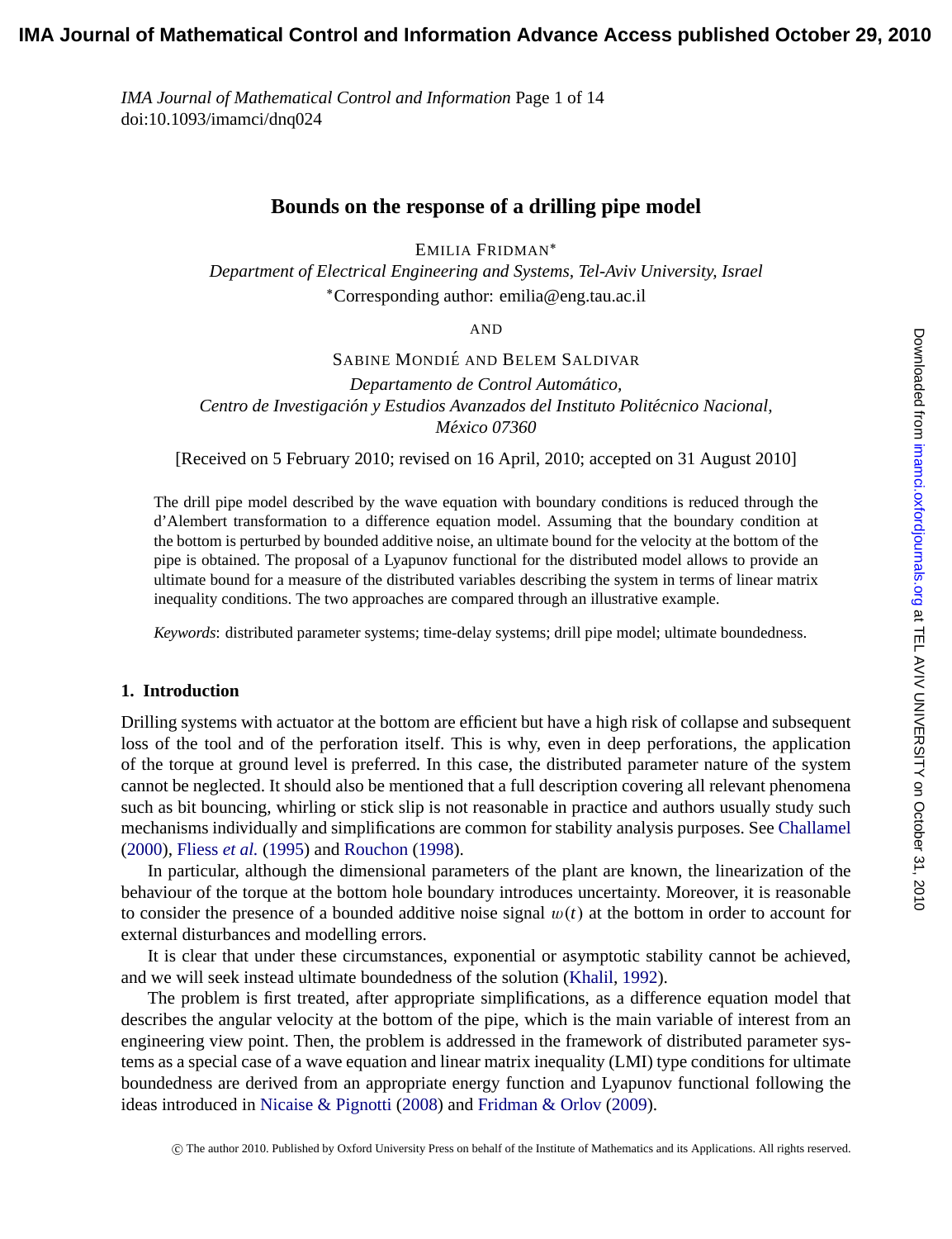The paper is organized as follows: The distributed parameter model of the drill pipe and the ultimate boundedness problem formulation are introduced in Section 2. In Section 3, a difference equation description is obtained after simplifications and the corresponding ultimate bounds are found. In Section 4, ultimate boundedness conditions are derived from the proposal of an energy function for the distributed parameter model. The contribution ends with a comparison of the two approaches in the context of an example. A conference version of the paper has been presented in Saldivar *et al.* (2009).

## **2. Problem formulation**

#### 2.1 *Drill pipe model*

A sketch of a simplified drillstring system is shown on Fig. 1.

The main process during well drilling for oil is the creation of borehole by a rock-cutting tool called a bit. The drillstring consists of the bottom hole assembly (BHA) and drillpipes screwed end-to-end to each other to form a long pipe. The BHA comprises the bit, stabilizers (at least two spaced apart) which prevent the drillstring from balancing, and a series of pipe sections that are relatively heavy known as drill collars. While the length of the BHA remains constant, the total length of the drill pipes increases as the borehole depth does. An important element of the process is the drilling mud or fluid which among



Downloaded from imamci.oxfordjournals.org at TEL AVIV UNIVERSITY on October 31, 2010 [Downloaded from](http://imamci.oxfordjournals.org/) imamci.oxfordjournals.org at TEL AVIV ON NOT ASSITY on OCCOP and imam imam of the S

FIG. 1. The drilling system.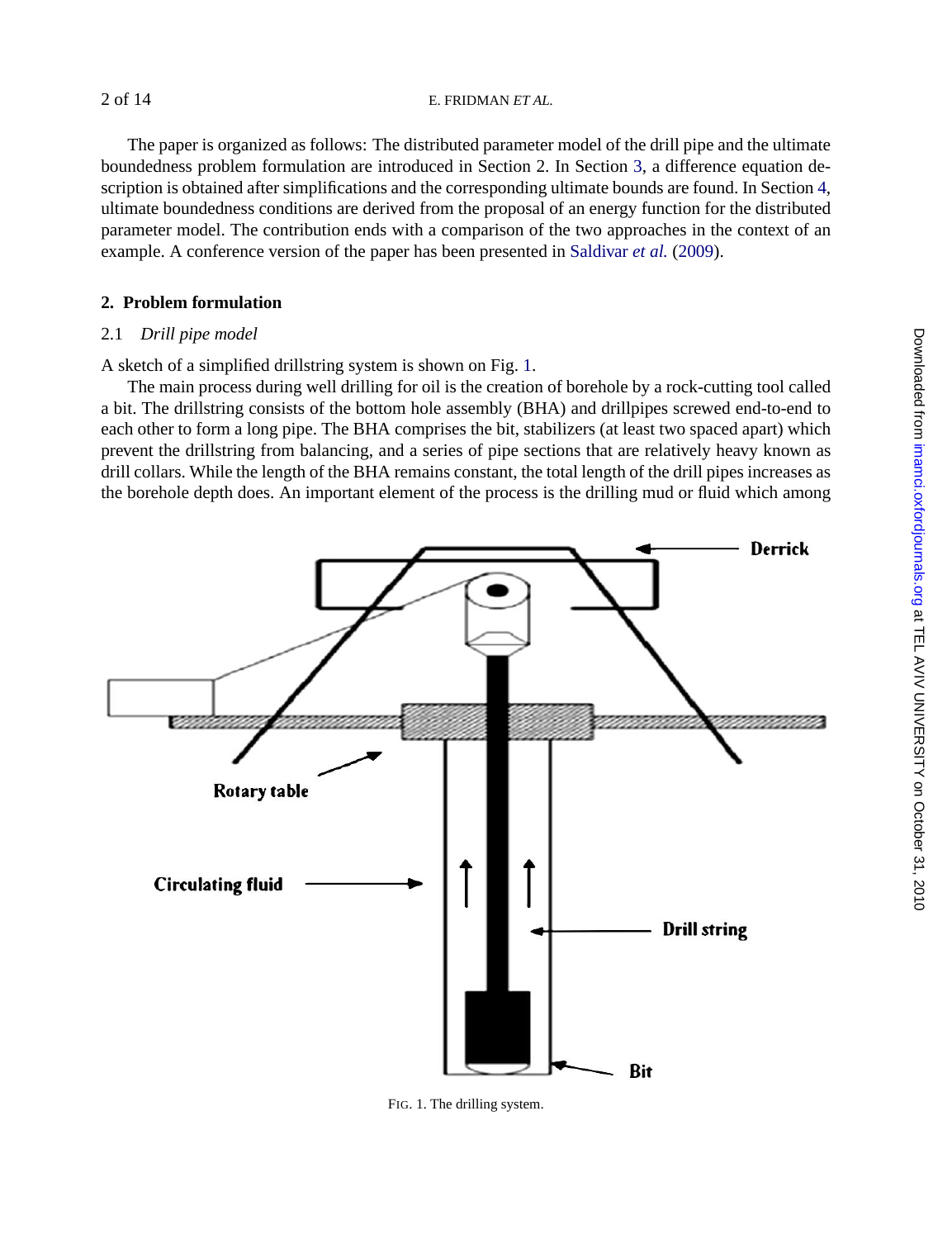others has the function of cleaning, cooling and lubricating the bit. The drillstring is rotated from the surface by an electrical motor. The rotating mechanism can be of two types: a rotary table or a top drive.

The drill pipe is considered here as a beam in torsion. A lumped inertia  $I_B$  is chosen to represent the assembly at the bottom hole and a damping  $\beta \geq 0$ , which includes the viscous and structural damping, is assumed along the structure. The speed of the surface ( $\xi = 0$ ) is restricted to a constant value  $\Omega$ . The other extremity ( $\xi = L$ ), which symbolizes the bit, is subject to a torque *T*, which is a function of the bit speed. The mechanical system is described by the following equations:

$$
GJ \frac{\partial^2 v}{\partial \xi^2}(\xi, t) - I \frac{\partial^2 v}{\partial t^2}(\xi, t) - \beta \frac{\partial v}{\partial t}(\xi, t) = 0, \quad \xi \in (0, L), t > 0,
$$
  

$$
v(0, t) = \Omega t,
$$
  

$$
GJ \frac{\partial v}{\partial \xi}(L, t) + I_B \frac{\partial^2 v}{\partial t^2}(L, t) = -T \left(\frac{\partial v}{\partial t}(L, t)\right),
$$

where  $v(\xi, t)$  is the angle of rotation, *I* is the inertia, *G* is the shear modulus and *J* is the geometrical moment of inertia.

The existence and uniqueness of the solution is assumed for all the initial conditions. The stationary [solution of this sy](#page-13-0)s[tem is](#page-13-0)

$$
v^{0}(\xi, t) = \Omega t - \left(\frac{T(\Omega)}{GJ} + \frac{\beta \Omega}{GJ}L\right)\xi + \frac{\beta \Omega}{2GJ}\xi^{2}.
$$

The change of variable  $z(\xi, t) = v(\xi, t) - v^0(\xi, t)$  leads to an equivalent autonomous system for which the function  $z^0(\xi, t) = 0$  is a solution. Non-linear phenomena at the bottom extremity such as stick slip and noise due to the bit interaction are modelled with the additive bounded disturbance  $w(t)$  such that  $|w(t)| \leq \overline{w}t \in (0,\infty)$ . This additive noise is consistent with the model of the stick slip introduced in Navarro  $\&$  Cortés (2007) in which an additive non-linear dry friction term is considered to approximate the rock-bit contact.

$$
GJ \frac{\partial^2 z}{\partial \xi^2}(\xi, t) - I \frac{\partial^2 z}{\partial t^2}(\xi, t) - \beta \frac{\partial z}{\partial t}(\xi, t) = 0, \quad \xi \in (0, L),
$$
  
\n
$$
z(0, t) = 0,
$$
  
\n
$$
GJ \frac{\partial z}{\partial \xi}(L, t) + I_B \frac{\partial^2 z}{\partial t^2}(L, t) = T(\Omega) - T\left(\Omega + \frac{\partial z}{\partial t}(L, t)\right) + w(t).
$$

The end  $\xi = 0$  is now fixed and the wave propagation has not changed. The stability of the trivial solution  $z^0(\xi, t)$  is equivalent to the stability of the equilibrium  $v^0(\xi, t)$ .

We consider a linearization of the torque *T* :

$$
T(\Omega) - T(\Omega + z_t(L, t)) = -T'(\Omega + \theta z_t(L, t))z_t(L, t), \quad \theta \in (0, 1).
$$

For the sake of simplicity, we introduce the normalized rod length  $\sigma = \zeta/L$ . The normalized drill pipe model is then:

$$
\frac{GJ}{L^2} \frac{\partial^2 z}{\partial \sigma^2}(\sigma, t) - I \frac{\partial^2 z}{\partial t^2}(\sigma, t) - \beta \frac{\partial z}{\partial t}(\sigma, t) = 0, \quad \sigma \in (0, 1),
$$
  
\n
$$
z(0, t) = 0,
$$
  
\n
$$
\frac{GJ}{L} \frac{\partial z}{\partial \sigma}(1, t) + I_B \frac{\partial^2 z}{\partial t^2}(1, t) = -T'(\Omega + \theta z_t(L, t))z_t(1, t) + w(t), \quad \theta \in (0, 1),
$$
  
\n(2.1)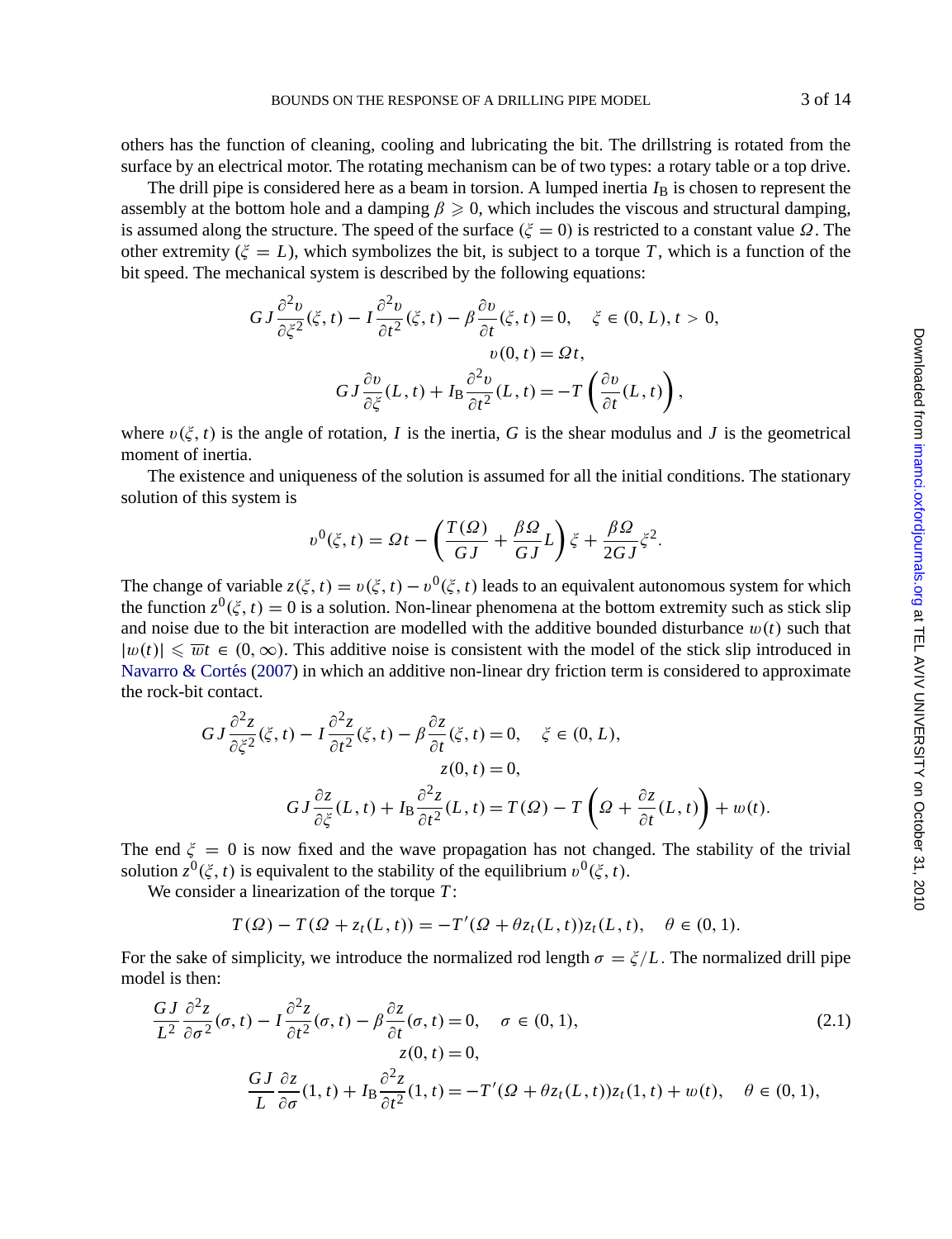with initial conditions

$$
z(\sigma, 0) = \zeta(\sigma), \quad z_{\sigma}(\sigma, 0) = \zeta(\sigma) \in L_2(0, 1),
$$
  
\n
$$
z_t(\sigma, 0) = \zeta_1(\sigma) \in L_2(0, 1).
$$
\n(2.2)

#### 2.2 *Useful inequalities*

When the disturbance term  $w(t)$  is not identically zero, one cannot prove exponential stability of the solution. However, one can prove ultimate boundedness of the solutions for bounded  $w(t) < \overline{w}$ . We introduce the following technical lemma.

LEMMA 2.1 (Fridman & Dambrine, 2009). Let  $V: [0, \infty) \to R^+$  be an absolutely continuous function. If there exists  $\delta > 0$ ,  $b > 0$  such that the derivative of *V* satisfies almost everywhere the inequality

$$
\frac{\mathrm{d}}{\mathrm{d}t}V(t) + 2\delta V(t) - bw^2(t) \leq 0,
$$

then it follows that for all  $|w(t)| \leq \overline{w}$ ,

$$
V(t) \leq e^{-2\delta(t-t_0)} V(t_0) + (1 - e^{-2\delta(t-t_0)}) \frac{b}{2\delta} \overline{w}^2.
$$

*Proof.* Multiplying by  $e^{2\delta(\theta-t)}$  the inequality  $\frac{d}{dt}V + 2\delta V \leq b w^2$  and integrating further from  $t_0$  to  $t$ , we have

$$
\int_{t_0}^t \frac{d}{d\theta} (e^{2\delta(\theta-t)} V(\theta)) d\theta \leq b \int_{t_0}^t e^{2\delta(\theta-t)} w^2(\theta) d\theta,
$$

and thus

$$
V(t)-e^{-2\delta(t-t_0)}V(t_0)\leqslant \frac{b}{2\delta}(1-e^{-2\delta(t-t_0)})\overline{w}^2.
$$

For later use, we recall the following.

LEMMA 2.2 (Wang, 1994). Let  $z \in W^{1,2}([a, b], R)$  be a scalar function with  $z(a) = 0$ . Then,

$$
\max_{\sigma \in [a,b]} z^2(\sigma) \le (b-a) \int_a^b (z'(\sigma))^2 d\sigma.
$$
 (2.3)

## **3. A difference equation approach**

We assume in this section that  $T'$  is constant. Under the assumptions that the damping and the lumped inertia are negligible (i.e.  $\beta = I_B = 0$ ) the model reduces to

$$
\frac{\partial^2 z}{\partial t^2}(\sigma, t) = a \frac{\partial^2 z}{\partial \sigma^2}(\sigma, t), \quad \sigma \in (0, 1), \ t > 0,
$$
\n(3.1)

 $\Box$ 

<span id="page-3-0"></span>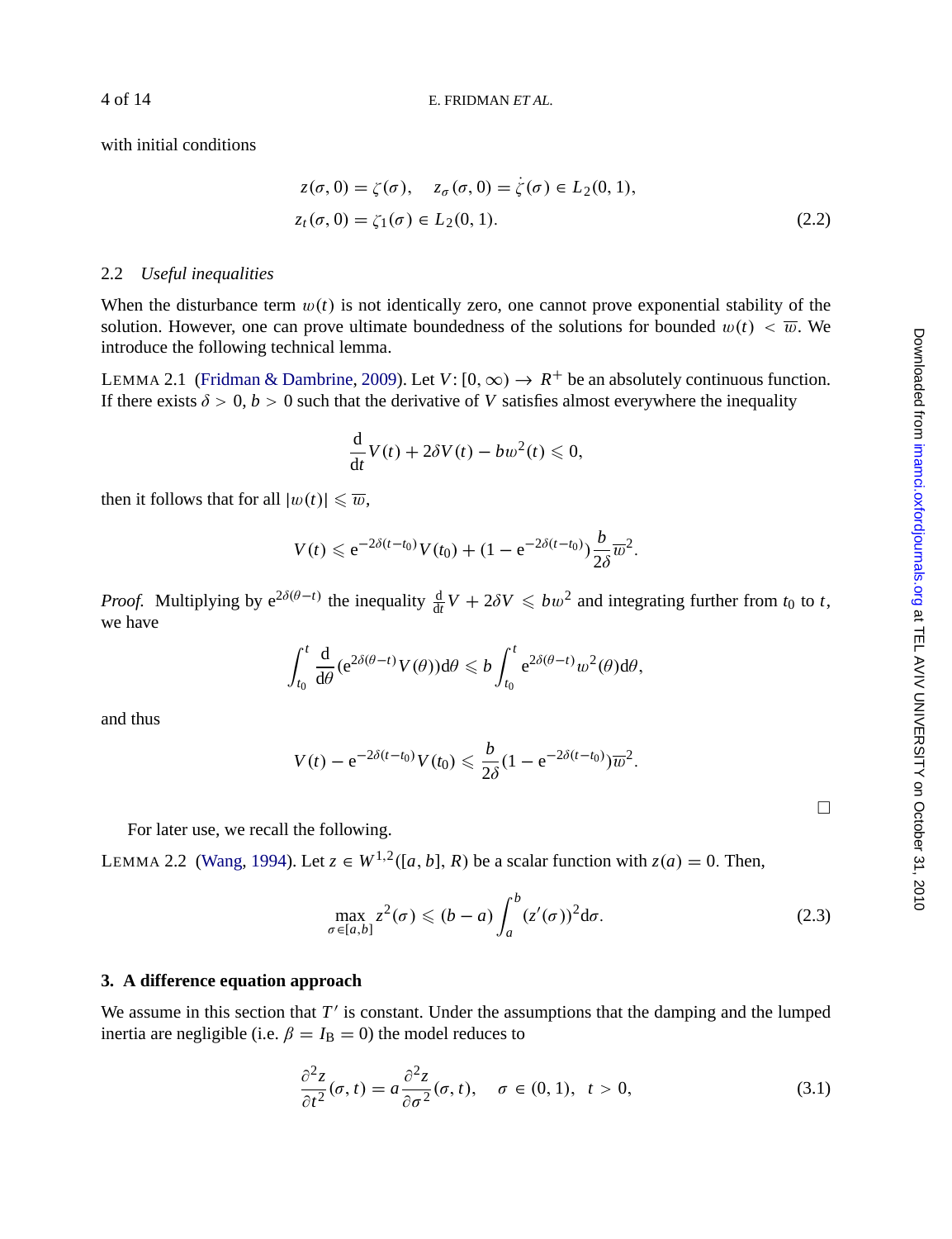<span id="page-4-0"></span>BOUNDS ON THE RESPONSE OF A DRILLING PIPE MODEL 5 of 14

$$
z(0, t) = 0, \quad \frac{\partial z}{\partial \sigma}(1, t) = -k \frac{\partial z}{\partial t}(1, t) + rw(t), \tag{3.2}
$$

where  $a = \frac{GJ}{IL^2}$ ,  $k = \frac{LT'}{GJ}$  and  $r = \frac{L}{GJ} \in R$ .

Note that neither the assumption of a constant torque derivative nor that of a negligible lumped inertia  $I_B$  are needed to apply the d'Alembert transformation. Nevertheless, such simplifications make it possible to reduce the distributed parameter model to a difference equation.

We use for this purpose the general solution of the 1D wave equation that may be written as

$$
z(\sigma, t) = \phi(t + s\sigma) + \psi(t - s\sigma), \quad t > 0,
$$

where  $\phi$ ,  $\psi$  are continuously differentiable real-valued functions of one variable and  $s = \sqrt{\frac{1}{a}}$ . We find

$$
\frac{\partial z}{\partial t}(\sigma, t) = \dot{\phi}(t + s\sigma) + \dot{\psi}(t - s\sigma),
$$
  
\n
$$
\frac{\partial z}{\partial \sigma}(\sigma, t) = s\dot{\phi}(t + s\sigma) - s\dot{\psi}(t - s\sigma).
$$
\n(3.3)

The initial conditions have the form

$$
z_t(\sigma, 0) = \zeta_1(\sigma) = \phi(s\sigma) + \psi(-s\sigma),
$$
  
\n
$$
z_\sigma(\sigma, 0) = \zeta(\sigma) = s\dot{\phi}(s\sigma) - s\dot{\psi}(-s\sigma).
$$
\n(3.4)

 $\overline{a}$ 

Hence,

$$
\dot{\phi}(s\sigma) = 0.5[\zeta_1(\sigma) + \dot{\zeta}(\sigma)/s],
$$

$$
\psi(-s\sigma) = 0.5[\zeta_1(\sigma) - \zeta(\sigma)/s]. \tag{3.5}
$$

The boundary conditions can be presented as

$$
z(0, t) = \phi(t) + \psi(t) = 0, \quad t > 0,
$$
\n(3.6)

$$
\frac{\partial z}{\partial \sigma}(1, t) = s\dot{\phi}(t + s) - s\dot{\psi}(t - s)
$$

$$
= -k[\dot{\phi}(t+s) + \psi(t-s)] + rw(t).
$$
 (3.7)

It follows from (3.6) that

$$
\phi(t) = -\psi(t), \quad t > 0,
$$
\n(3.8)

and thus (3.7) takes the form

$$
[s+k]\psi(t+s) + [s-k]\psi(t-s) = -rw(t).
$$
\n(3.9)

This expression can be rewritten as

$$
\psi(t+s) = -c_0 \psi(t-s) - c_1 w(t), \quad t > 0,
$$
\n(3.10)

with  $c_0 = \frac{(s-k)}{(s+k)}$  and  $c_1 = \frac{r}{(s+k)}$ .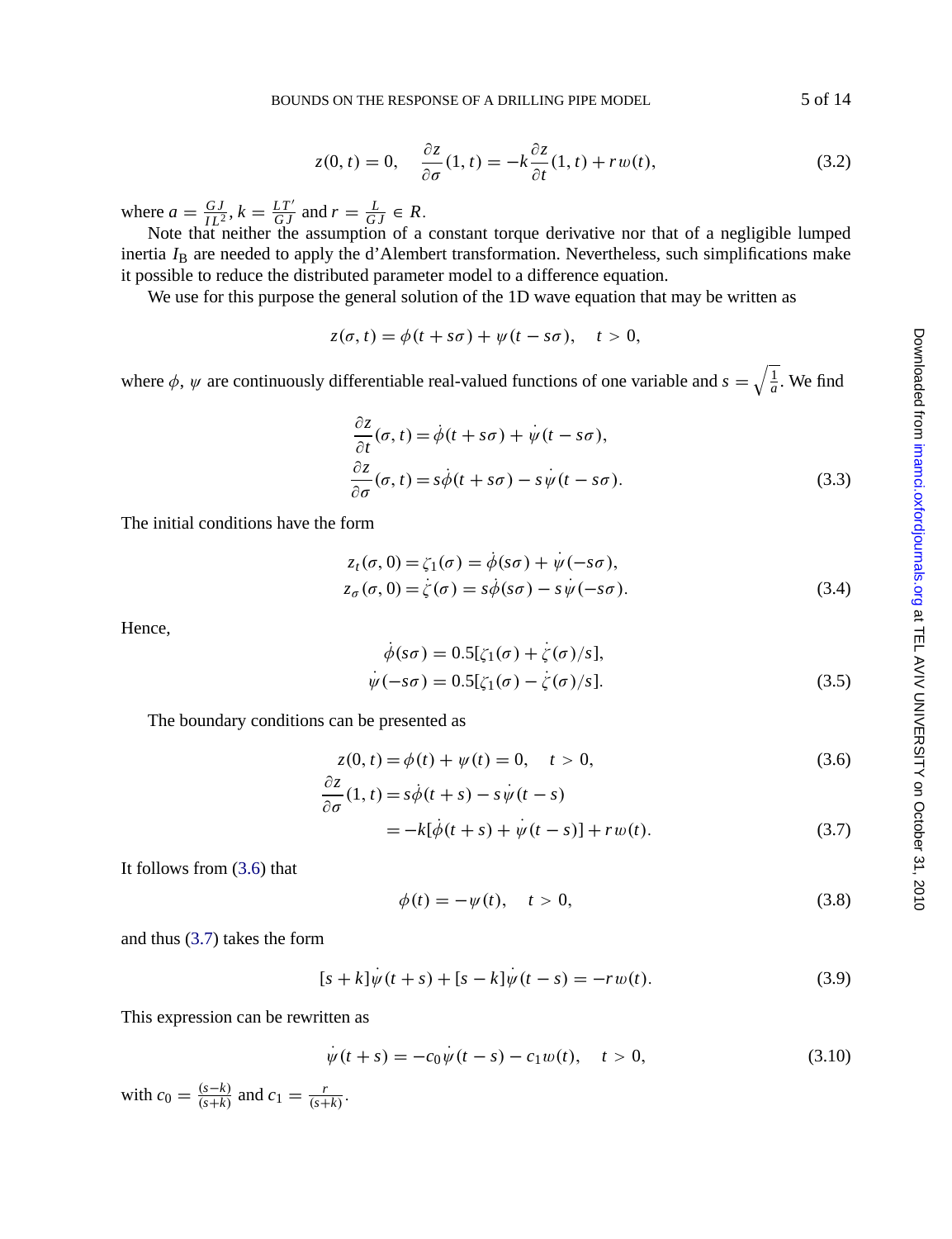From  $(3.5)$  and  $(3.9)$ , we obtain the following initial condition:

$$
\psi(t) = -0.5[\zeta_1(t/s) + \zeta(t/s)/s], \quad t \in (0, s), \n\dot{\phi}(t) = 0.5[\zeta_1(t/s) - \dot{\zeta}(t/s)/s], \quad t \in (0, s).
$$
\n(3.11)

It appears that (3.10) and (3.11) can be treated using difference equation techniques. Let  $t = ls + \xi$ , ξ ∈ [−*s*, 0]. Iterating *l* times (3.10), we obtain that for *l* = 1, 2, . . ., the solution is described by

$$
\dot{\psi}(2ls + \xi) = (-c_0)^l \dot{\psi}(\xi) - c_1 \sum_{i=0}^{l-1} (-c_0)^i w((2(l - i) - 1)s + \xi),
$$
  

$$
\dot{\psi}(2ls + s + \xi) = (-c_0)^l \dot{\psi}(s + \xi) - c_1 \sum_{i=0}^{l-1} (-c_0)^i w((2(l - i))s + \xi).
$$

Taking into account  $|c_0| < 1$  and setting  $\lambda = -\ln(|c_0|)$ , we arrive to  $|(-c_0)^i| \le e^{-\lambda i}$ . Hence, from  $w(t) \leq \overline{w}$ ,  $t > 0$ , it follows that for  $\xi \in [-s, 0]$ 

$$
|\dot{\psi}(2ls + \xi)| \le e^{-\lambda l} |\dot{\psi}(\xi)| + |c_1| \overline{w} \sum_{i=0}^{l-1} e^{-\lambda i},
$$
  

$$
|\dot{\psi}(2ls + s + \xi)| \le e^{-\lambda l} |\dot{\psi}(s + \xi)| + |c_1| \overline{w} \sum_{i=0}^{l-1} e^{-\lambda i}.
$$

Note that (3.11) implies  $|\psi(\xi)| \le 0.5[|\zeta_1(\xi/s)| + |\zeta(\xi/s)|/s]$  for  $-s \le \xi \le s$ . Moreover, from  $\sum_{i=0}^{l-1} e^{-\lambda i} \le \frac{1}{1-e^{-\lambda}}$ , it follows that

$$
|\psi(2ls + \xi)| \leq 0.5 e^{-\lambda l} [|\zeta_1(\xi/s)| + |\zeta(\xi/s)|/s] + \frac{|c_1|}{1 - e^{-\lambda}} \overline{w},
$$
  

$$
|\psi(2ls + s + \xi)| \leq 0.5 e^{-\lambda l} [|\zeta_1(\xi/s)| + |\zeta(\xi/s)|/s] + \frac{|c_1|}{1 - e^{-\lambda}} \overline{w}.
$$

Since  $e^{-\lambda l} = e^{-\frac{\lambda}{s}(t-\xi)} \le e^{-\frac{\lambda}{s}t}$  we obtain

$$
|\psi(2ls + \xi)| \leq 0.5 e^{-\frac{\lambda}{s}t} [|\zeta_1(\xi/s)| + |\zeta(\xi/s)|/s] + \frac{|c_1|}{1 - e^{-\lambda}} \overline{w},
$$
  

$$
|\psi(2ls + s + \xi)| \leq 0.5 e^{-\frac{\lambda}{s}t} [|\zeta_1(\xi/s)| + |\zeta(\xi/s)|/s] + \frac{|c_1|}{1 - e^{-\lambda}} \overline{w}.
$$

Then, for  $t > 0$ ,

$$
|\psi(t)| \leqslant 0.5 \,\mathrm{e}^{-\frac{\lambda}{s}t} [|\zeta_1(\xi/s)| + |\zeta(\xi/s)|/s] + \frac{|c_1|}{1 - \mathrm{e}^{-\lambda}} \overline{w}.\tag{3.12}
$$

Furthermore, from (3.8), it follows that  $|\dot{\phi}(t)|$  satisfies the same upper bound as  $|\dot{\psi}(t)|$  for  $t > -s$ . Therefore, we obtain from (3.3) and from (3.4) that

$$
|z_{\sigma}(1,t)| \leqslant s e^{-\frac{\lambda}{s}t} \left[ |\zeta_1(\zeta/s)| + |\zeta(\zeta/s)|/s \right] + \frac{2s|c_1|}{1 - e^{-\lambda}} \overline{w}.
$$
 (3.13)

<span id="page-5-0"></span>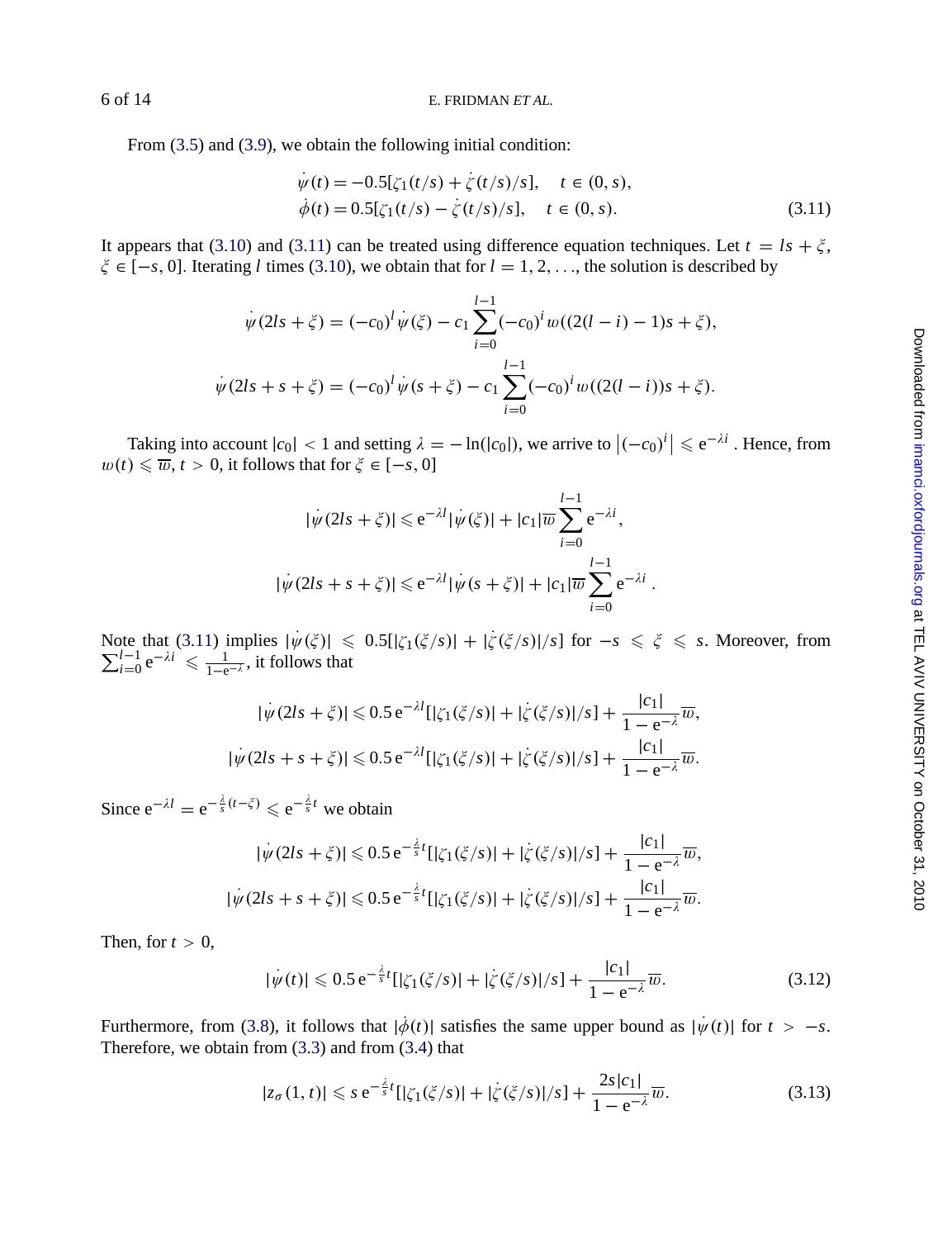<span id="page-6-0"></span>Finally, we find an ultimate bound for the variable of m[ain](#page-3-0) in[tere](#page-4-0)st, the angular velocity at [the](#page-3-0) bottom  $z_t(1, t)$ . It follo[ws fro](#page-5-0)m (3.3) that  $\frac{\partial z}{\partial t}(1, t) = \dot{\phi}(t + s) + \psi(t - s)$ . In view of (3.8),  $|\phi(t)|$  and  $|\psi(t)|$ satisfy the same bound (3.12). It follows straightforwardly that

$$
|z_t(1,t)| \leq e^{-\frac{\lambda}{s}t} \left[ |\zeta_1(\xi/s)| + |\dot{\zeta}(\xi/s)|/s \right] + \frac{2|c_1|}{1 - e^{-\lambda}} \overline{w}.
$$
 (3.14)

We now summarize the above results:

THEOREM 3.1 Solutions of the boundary value problem (3.1), (3.2) with initial conditions (2.2) satisfy the inequalities  $(3.13)$  and  $(3.14)$ .

#### **4. A wave equation analysis**

The difference equation description of the model provides an estimate of the behaviour at the bottom of the pipe. For a comprehensive estimate, we treat in this section the problem as a distributed parameter system. The lumped inertia  $I_B$  is considered to be negligible but, unlike in the previous section, the damping  $\beta$  is not. We assume in this section that *T'* is bounded:  $0 < T_0 \leq T' \leq T_1$ . We have the following equation:

$$
z_{tt}(\sigma, t) = az_{\sigma\sigma}(\sigma, t) + dz_t(\sigma, t), \quad t > t_0, \quad 0 < \sigma < 1,
$$
\n
$$
(4.1)
$$

with the boundary conditions

$$
z(0, t) = 0,
$$
  
\n
$$
z_{\sigma}(1, t) = -kz_t(1, t) + rw(t), \quad t > 0,
$$
\n(4.2)

where  $a = \frac{GJ}{IL^2}$ ,  $d = \frac{-\beta}{I} \le 0$ ,  $r = \frac{L}{GJ}$  and  $k = \frac{LT'}{GJ}$ , satisfying  $0 < k_0 \le k \le k_1$  with  $k_i = \frac{LT_i}{GJ}$ ,  $i =$ 0, 1. The initial conditions are given by

$$
z(\sigma, 0) = \zeta(\sigma), \quad z_{\sigma}(\sigma, 0) = \dot{\zeta}(\sigma) \in L_2(0, 1),
$$
  

$$
z_t(\sigma, 0) = \zeta_1(\sigma) \in L_2(0, 1).
$$
 (4.3)

Now, we look for conditions such that the inequality  $\frac{d}{dt}V + 2\delta V - bw^2 \le 0$  holds. To this end, consider the Lyapunov functional

$$
V(z_{\sigma}(\cdot,t),z_{t}(\cdot,t)) = p \int_0^1 a z_{\sigma}^2(\sigma,t) d\sigma + p \int_0^1 z_t^2(\sigma,t) d\sigma + 2 \chi \int_0^1 \sigma z_{\sigma}(\sigma,t) z_t(\sigma,t) d\sigma
$$

proposed in Nicaise & Pignotti (2008) with constants *p* > 0 and small enough χ. In Fridman & Orlov (2009), the following LMI

$$
\begin{bmatrix} ap & \chi \\ \chi & p \end{bmatrix} > 0 \tag{4.4}
$$

was introduced to guarantee that  $V > 0$  for  $\int_0^1 [z_\sigma^2(\sigma, t) + z_t^2(\sigma, t)]d\sigma > 0$ .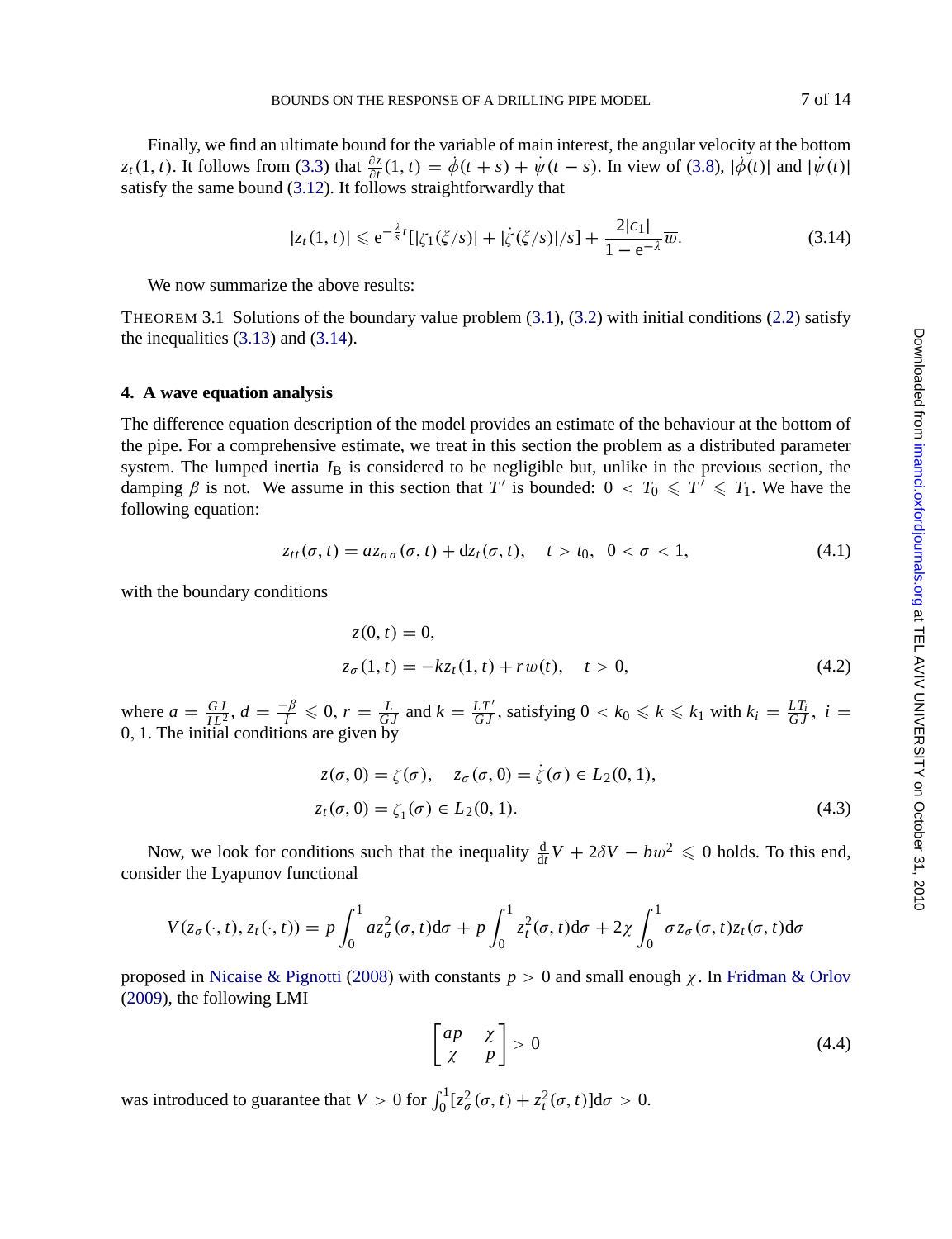THEOREM 4.1 Given  $\delta > 0$ , let there exist  $p > 0$  and  $\chi > 0$  such that (4.4) and two LMIs

$$
\begin{bmatrix}\n-2ak_i p + \chi & 0 & 0 & -a\chi k_i r + apr & ak_i \chi \\
* & \psi_2 & (2\delta + d)\chi & 0 & 0 \\
* & * & \psi_3 & 0 & 0 \\
* & * & * & * & -b + \chi ar^2 & 0 \\
* & * & * & * & * & -a\chi\n\end{bmatrix} < 0, \quad i = 0, 1, \quad (4.5)
$$

where

$$
\begin{aligned} \n\psi_2 &= -a\chi + 2\delta a p, \\ \n\psi_3 &= -\chi + 2pd + 2\delta p \tag{4.6} \n\end{aligned}
$$

are feasible. Then solutions of the boundary value problem (4.1), (4.2) with initial conditions (4.3) satisfy the inequality

$$
\max_{\sigma \in [0,1]} z^2(\sigma, t) \leq \int_0^1 [z_\sigma^2(\sigma, t) + z_t^2(\sigma, t)] d\sigma \leq \frac{\alpha_2}{\alpha_1} e^{-2\delta(t - t_0)} \int_0^1 [\zeta_1^2(\sigma) + \dot{\zeta}^2(\sigma)] d\sigma + \frac{b}{\alpha_1 2\delta} \overline{w}^2,
$$
\n(4.7)

where

$$
\alpha_1 = \lambda_{\min} \begin{bmatrix} ap & 0 \\ 0 & p \end{bmatrix}, \quad \alpha_2 = \lambda_{\max} \begin{bmatrix} ap & \chi \\ \chi & p \end{bmatrix}.
$$
 (4.8)

*Proof.* As the LMI  $\int_{0}^{a} \frac{p}{x^{\sigma}}$ χσ *p* ľ  $> 0$  is affine in  $\sigma \in [0, 1]$ , it follows from Schur complements and Rayleigh's Theorem that

$$
\alpha_1 \int_0^1 [z_\sigma^2(\sigma, t) + z_t^2(\sigma, t)] d\sigma \le V(z_\sigma(\cdot, t), z_t(\cdot, t)) \le \alpha_2 \int_0^1 [z_\sigma^2(\sigma, t) + z_t^2(\sigma, t)] d\sigma, \tag{4.9}
$$

with  $\alpha_1$  and  $\alpha_2$  satisfying (4.8).

Next, we find  $\frac{d}{dt}V$ . Following Fridman & Orlov (2009), we derive

$$
\frac{d}{dt} \left( 2 \int_0^1 \sigma z_t z_\sigma \, d\sigma \right) = 2 \int_0^1 \sigma z_{tt} z_\sigma \, d\sigma + 2 \int_0^1 \sigma z_t z_{\sigma t} \, d\sigma
$$
\n
$$
= 2a \int_0^1 \sigma z_{\sigma \sigma}(\sigma, t) z_\sigma \, d\sigma + 2 \int_0^1 \sigma z_t z_{\sigma t} d\sigma + 2d \int_0^1 \sigma z_t(\sigma, t) z_\sigma \, d\sigma.
$$

Integration by parts gives

$$
2\int_0^1 \sigma z_t z_{\sigma t} d\sigma = -2\int_0^1 \sigma z_{\sigma t} z_t d\sigma - 2\int_0^1 z_t^2 d\sigma + 2z_t^2(1, t),
$$

and

$$
2\int_0^1 \sigma z_t z_{\sigma t} d\sigma = -\int_0^1 z_t^2 d\sigma + z_t^2(1, t).
$$

<span id="page-7-0"></span>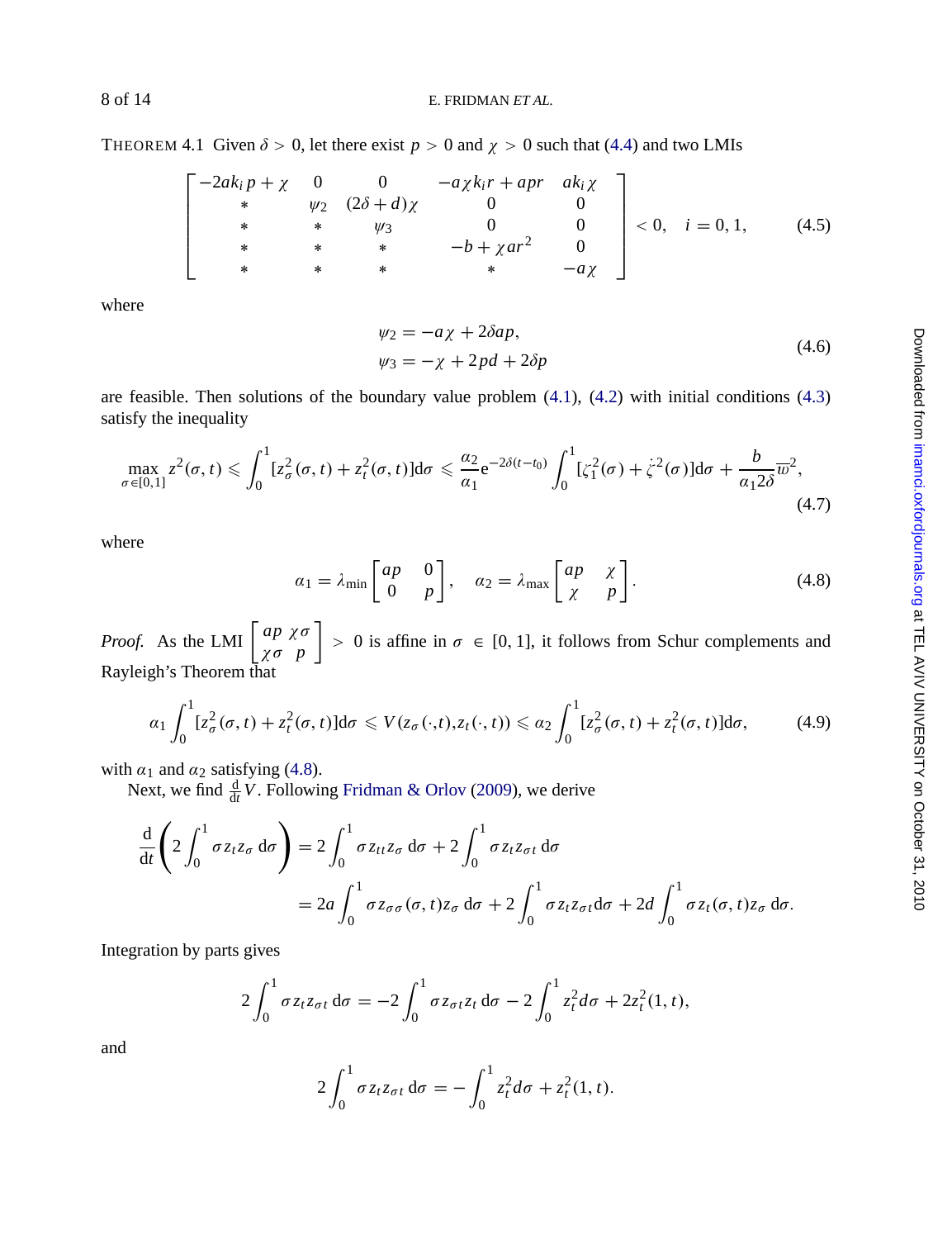Similarly,

$$
2\int_0^1 \sigma z_{\sigma\sigma}(\sigma, t) z_{\sigma} d\sigma = -\int_0^1 z_{\sigma}^2 d\sigma + z_{\sigma}^2(1, t).
$$

Substitution of the boundary condition yields

$$
2\frac{\mathrm{d}}{\mathrm{d}t}\left(\int_0^1 \sigma z_t z_\sigma \,\mathrm{d}\sigma\right) = -\int_0^1 (z_t^2 + az_\sigma^2) \mathrm{d}\sigma + z_t^2 (1, t) + a(-kz_t(1, t) + rw(t))^2
$$

$$
+2d\int_0^1 \sigma z_t(\sigma, t) z_\sigma \,\mathrm{d}\sigma.
$$

Thus, differentiating *V* along (4.1), we obtain

$$
\frac{d}{dt}V = 2p \int_0^1 a z_\sigma(\sigma, t) z_{t\sigma}(\sigma, t) d\sigma + 2p \int_0^1 z_t(\sigma, t) z_{tt}(\sigma, t) d\zeta + 2\chi \frac{d}{dt} \left( \int_0^1 \sigma z_t z_\sigma d\sigma \right)
$$
  
\n
$$
= 2p \int_0^1 [a z_\sigma(\sigma, t) z_{t\sigma}(\sigma, t) + a z_t(\sigma, t) z_{\sigma\sigma}(\sigma, t)] d\sigma
$$
  
\n
$$
+ 2pd \int_0^1 z_t(\sigma, t) z_t(\sigma, t) d\sigma + 2\chi \frac{d}{dt} \left( \int_0^1 \sigma z_t z_\sigma d\sigma \right).
$$

Then, integrating by parts and substituting the boundary condition (4.2), we obtain

$$
\int_0^1 z_t(\sigma, t) z_{\sigma\sigma}(\sigma, t) d\sigma = z_t(\sigma, t) z_{\sigma}(\sigma, t) |_{0}^1 - \int_0^1 z_{t\sigma}(\sigma, t) z_{\sigma}(\sigma, t) d\sigma
$$
  
=  $z_t(1, t) (-kz_t(1, t) + rw(t)) - \int_0^1 z_{t\sigma}(\sigma, t) z_{\sigma}(\sigma, t) d\sigma.$ 

Therefore,

$$
\frac{d}{dt}V = -2apkz_t^2(1, t) + 2apz_t(1, t)rw(t) + 2pd \int_0^1 z_t(\sigma, t)z_t(\sigma, t)d\sigma \n+ \chi \left[ -\int_0^1 (z_t^2 + az_\sigma^2)d\sigma + z_t^2(1, t) + az_\sigma^2(1, t) + 2d \int_0^1 \sigma z_t(\sigma, t)z_\sigma d\sigma \right].
$$

It follows that

$$
\frac{d}{dt}V + 2\delta V - bw^{2} = -2apkz_{t}^{2}(1, t) + 2apz_{t}(1, t)rw(t) + 2pd \int_{0}^{1} z_{t}(\sigma, t)z_{t}(\sigma, t)d\sigma \n+ \chi \left[ -\int_{0}^{1} (z_{t}^{2} + az_{\sigma}^{2})d\sigma + z_{t}^{2}(1, t) + a(-kz_{t}(1, t) + rw(t))^{2} + 2d \int_{0}^{1} \sigma z_{t}(\sigma, t)z_{\sigma} d\sigma \right] \n+ \int_{0}^{1} 2\delta [apz_{\sigma}^{2}(\sigma, t) + 2\chi \sigma z_{\sigma}(\sigma, t)z_{t}(\sigma, t) + pz_{t}^{2}(\sigma, t)]d\sigma - bw^{2}.
$$
\n(4.10)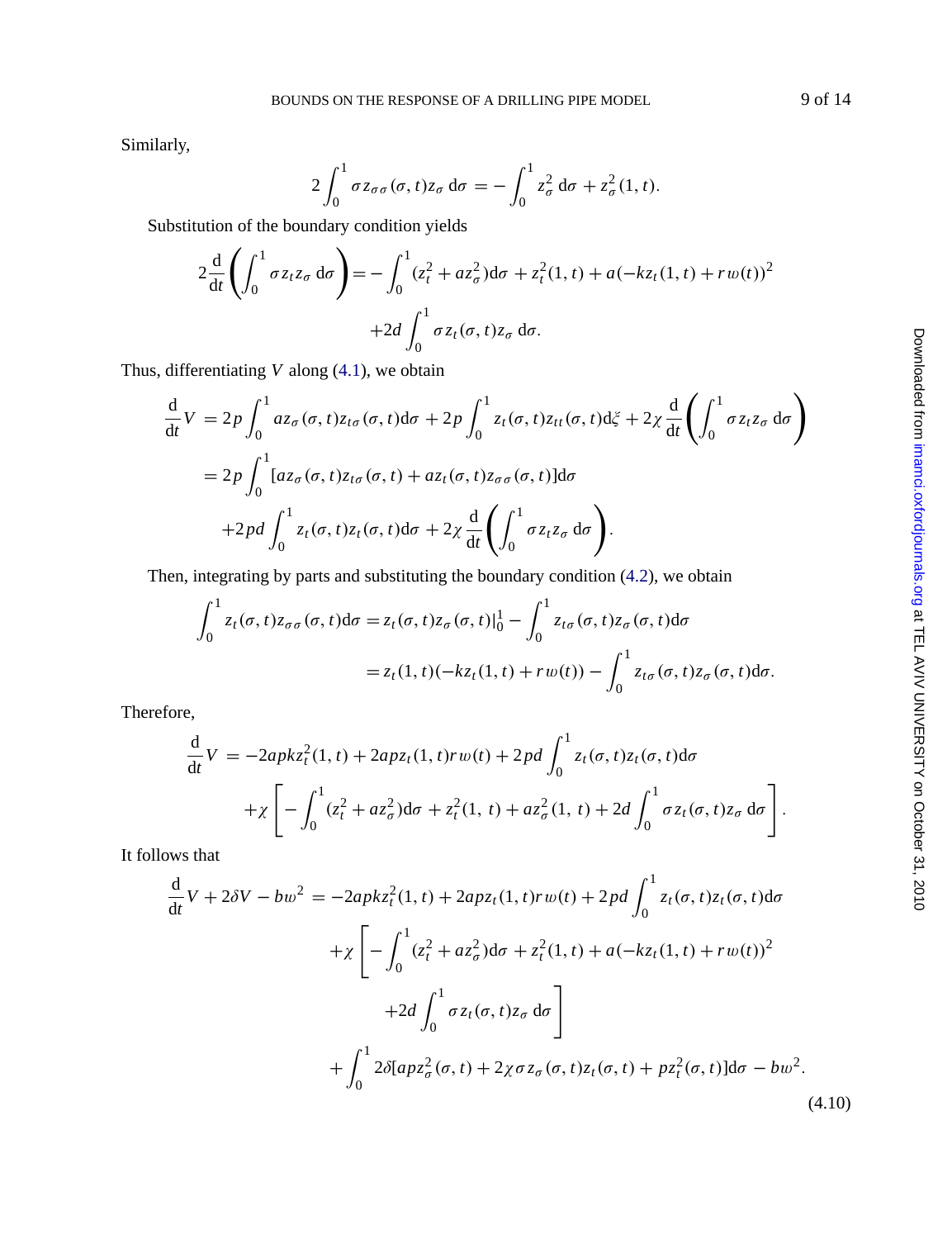By setting  $\vartheta^T(\sigma, t) = [z_t(1, t) z_{\sigma}(\sigma, t) z_t(\sigma, t) w(t)]$ , we conclude that

$$
\frac{\mathrm{d}}{\mathrm{d}t}V + 2\delta V - bw^2 = \int_0^1 \vartheta^T(\sigma, t)\Psi \vartheta(\sigma, t)\mathrm{d}\sigma < 0
$$

if

$$
\Psi = \begin{bmatrix} -2akp + (1+ak^2)\chi & 0 & 0 & -a\chi kr + apr \\ * & \psi_2 & (2\delta + d)\chi\sigma & 0 \\ * & * & \psi_3 & 0 \\ * & * & * & -b + \chi ar^2 \end{bmatrix} < 0, \tag{4.11}
$$

with notations given in (4.6). Applying Schur complements to  $ak^2\chi$  in (4.11) and using the affinity of the resulting LMI in  $\sigma \in [0, 1]$  and  $k \in [k_0, k_1]$ , it is easy to see that (4.11) holds if (4.5) is feasible.

Then, if (4.5) is feasible, it follows from (4.9) and Lemma 2.1 that

$$
\begin{split} \alpha_1 \int_0^1 [z_\sigma^2(\sigma, t) + z_t^2(\sigma, t)] d\sigma &\le V(z_\sigma(\cdot, t), z_t(\cdot, t)) \\ &\le V(z_\sigma(\cdot, t_0), z_t(\cdot, t_0)) e^{-2\delta(t - t_0)} + \frac{b}{2\delta} (1 - e^{-2\delta(t - t_0)}) \overline{w}^2 \\ &\le \alpha_2 e^{-2\delta(t - t_0)} \int_0^1 [\zeta_1^2(\sigma) + \dot{\zeta}^2(\sigma)] d\sigma + \frac{b}{2\delta} (1 - e^{-2\delta(t - t_0)}) \overline{w}^2. \end{split}
$$

In addition, it follows from (2.3) that

$$
\max_{\sigma\in[0,1]} z^2(\sigma,t) \leqslant \int_0^1 (z_\sigma(\sigma,t))^2 d\sigma \leqslant \int_0^1 [z_\sigma^2(\sigma,t) + z_t^2(\sigma,t)] d\sigma.
$$

REMARK 4.1 We note that inequality  $(4.7)$  means that  $(4.1)$ ,  $(4.2)$  is input-to-state stable. The conditions for exponential stability of the disturbance free system that follow from Theorem 4.1 coincide with the ones from Fridman & Orlov (2009).

#### 4.1 *Stick-slip oscillations and the non-growth of the energy*

In this subsection, we give a new look at the problem. We leave out the bounded additive noise signal  $w(t)$  taken into account for external disturbances in previous analysis and we introduce a model for the torque on the bit *T* that allows us to perform a dissipativity analysis.

The drillstring interaction with the borehole gives rise to a wide variety of non-desired oscillations that are classified depending on the direction they appear. Three main types of vibrations can be distinguished: torsional (stick-slip oscillations), axial (bit bouncing phenome[non\) and lateral \(whirl m](#page-13-0)otion due to the out of balance of the drillstring). Torsional drillstring vibrations appear due to downhole conditions, such as significant drag, tight hole and formation characteristics. It can cause the bit to stall in the formation while the rotary table continues to rotate. When the trapped torsional energy (similar to a wound-up spring) reaches a level that the bit can no longer resist, the bit suddenly comes loose, rotating and whipping at very high speeds. This stick-slip behaviour can generate a torsional wave that travels up the drillstring to the rotary top system. Because of the high inertia of the rotary table, it acts like a fixed end to the drillstring and reflects the torsional wave back down the drillstring to the bit. The bit may stall again, and the torsional wave cycle repeats as explained in Navarro  $\&$  Suárez (2004). The whipping and high speed rotations of the bit in the slip phase can generate both severe axial and lateral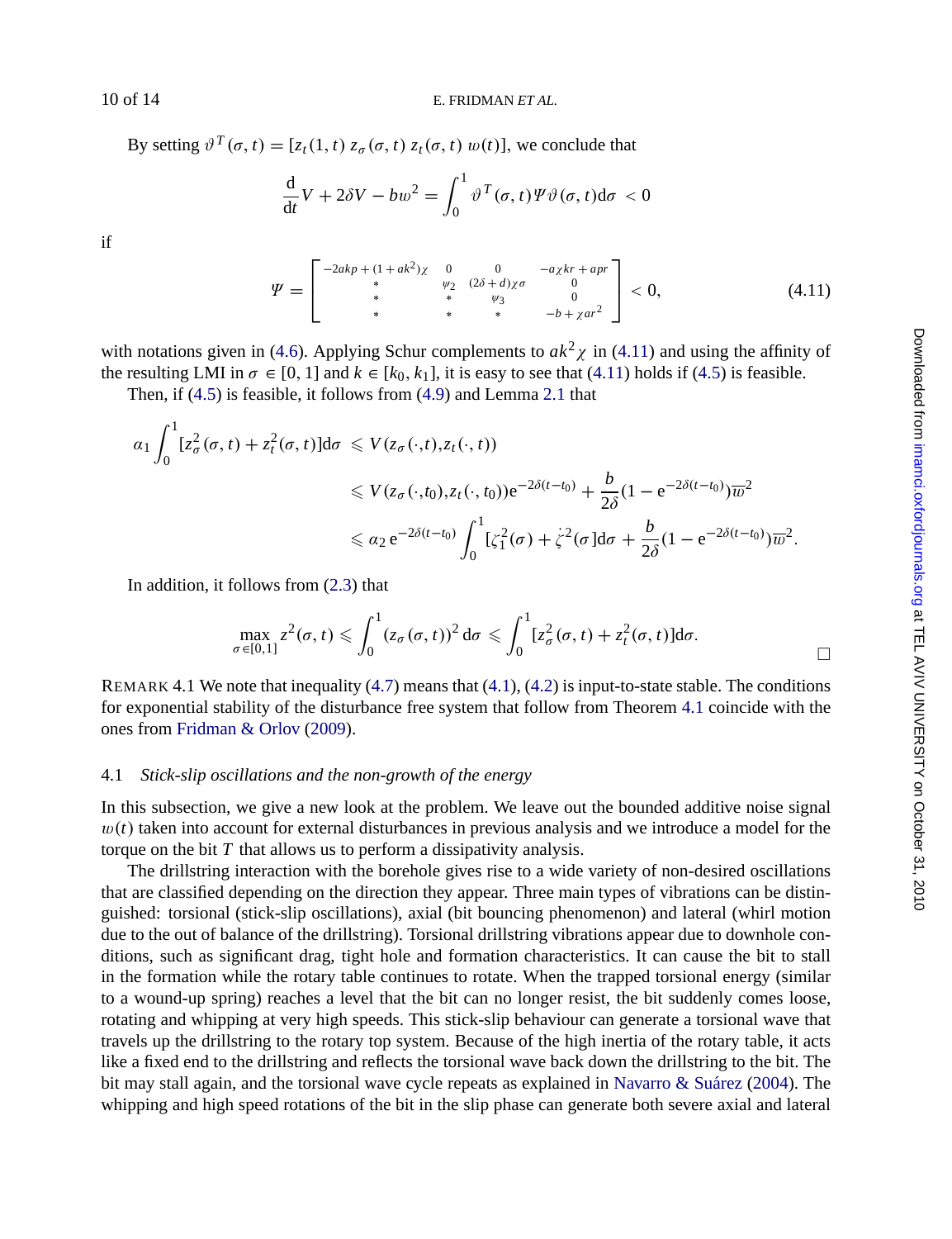vibrations at the bottom-hole assembly. The vibrations can originate problems such as drill pipe fatigue problems, drillstring components failures, wellbore instability. They contribute to drill pipe fatigue and are detrimental to bit life.

The following switched equation is introduced in Navarro  $\&$  Cortés (2007) that allows to approximate the physical phenomenon at the bottom hole

$$
T = c_b z_t(1, t) + W_{ob} R_b \mu_b(z_t(1, t)) \text{sgn}(z_t(1, t)), \qquad (4.12)
$$

where the term  $c_bz_t(1, t)$  is a viscous damping torque at the bit that approximates the influence of the mud drilling and where the term  $W_{ob}R_b\mu_b sgn(z_t(1, t))$  is a dry friction torque modelling the bit-rock contact.  $R_b > 0$  is the bit radius and  $W_{ob} > 0$  the weight on the bit. The bit dry friction coefficient  $\mu_b(z_t(1, t))$  is modelled as follows:

$$
\mu_{\mathbf{b}}(z_t(1,t)) = \mu_{\mathbf{c}\mathbf{b}} + (\mu_{\mathbf{s}\mathbf{b}} - \mu_{\mathbf{c}\mathbf{b}}) e^{-\frac{\gamma_{\mathbf{b}}}{v_f}|z_t(1,t)|},\tag{4.13}
$$

where  $\mu_{sb}$  and  $\mu_{cb} \in (0, 1)$  are the static and Coulomb friction coefficients and  $0 < \gamma_b < 1$  is a constant defining the velocity decrease rate. The constant velocity  $v_f > 0$  is introduced in order to have appropriate units.

The friction torque  $(4.12)$ – $(4.13)$  leads to a decreasing torque on bit with increasing bit angular velocity for low velocities which acts as a negative damping (Stribeck effect) and is the cause of stick-slip self-excited vibrations. The exponential decaying behaviour of *T* coincides with experimental torque values.

The boundary conditions of the drilling system described by the wave equation  $(4.1)$  are then

$$
z_t(0, t) = 0,
$$
  
\n
$$
z_\sigma(1, t) = -kz_t(1, t) - q\mu_b(z_t(1, t))\text{sgn}(z_t(1, t)) - hz_{tt}(1, t), \quad t > 0,
$$
\n(4.14)

where  $k = \frac{c_b L}{GJ}$ ,  $q = \frac{W_{ob} R_b L}{GJ}$  and  $h = \frac{I_B L}{GJ}$ . Consider the energy function

$$
E(t) = \int_0^1 a z_\sigma^2(\sigma, t) d\sigma + \int_0^1 z_t^2(\sigma, t) d\sigma + a h z_t^2(1, t).
$$
 (4.15)

Differentiating *V* along (4.1), yields

$$
\frac{d}{dt}E(t) = 2 \int_0^1 a z_\sigma(\sigma, t) z_{t\sigma}(\sigma, t) d\sigma \n+2 \int_0^1 z_t(\sigma, t) z_{t\sigma}(\sigma, t) d\sigma + 2ah z_t(1, t) z_{t\sigma}(1, t) \n= 2 \int_0^1 [a z_\sigma(\sigma, t) z_{t\sigma}(\sigma, t) + a z_t(\sigma, t) z_{\sigma\sigma}(\sigma, t)] d\sigma \n+2d \int_0^1 z_t(\sigma, t) z_t(\sigma, t) d\sigma + 2ah z_t(1, t) z_{t\sigma}(1, t).
$$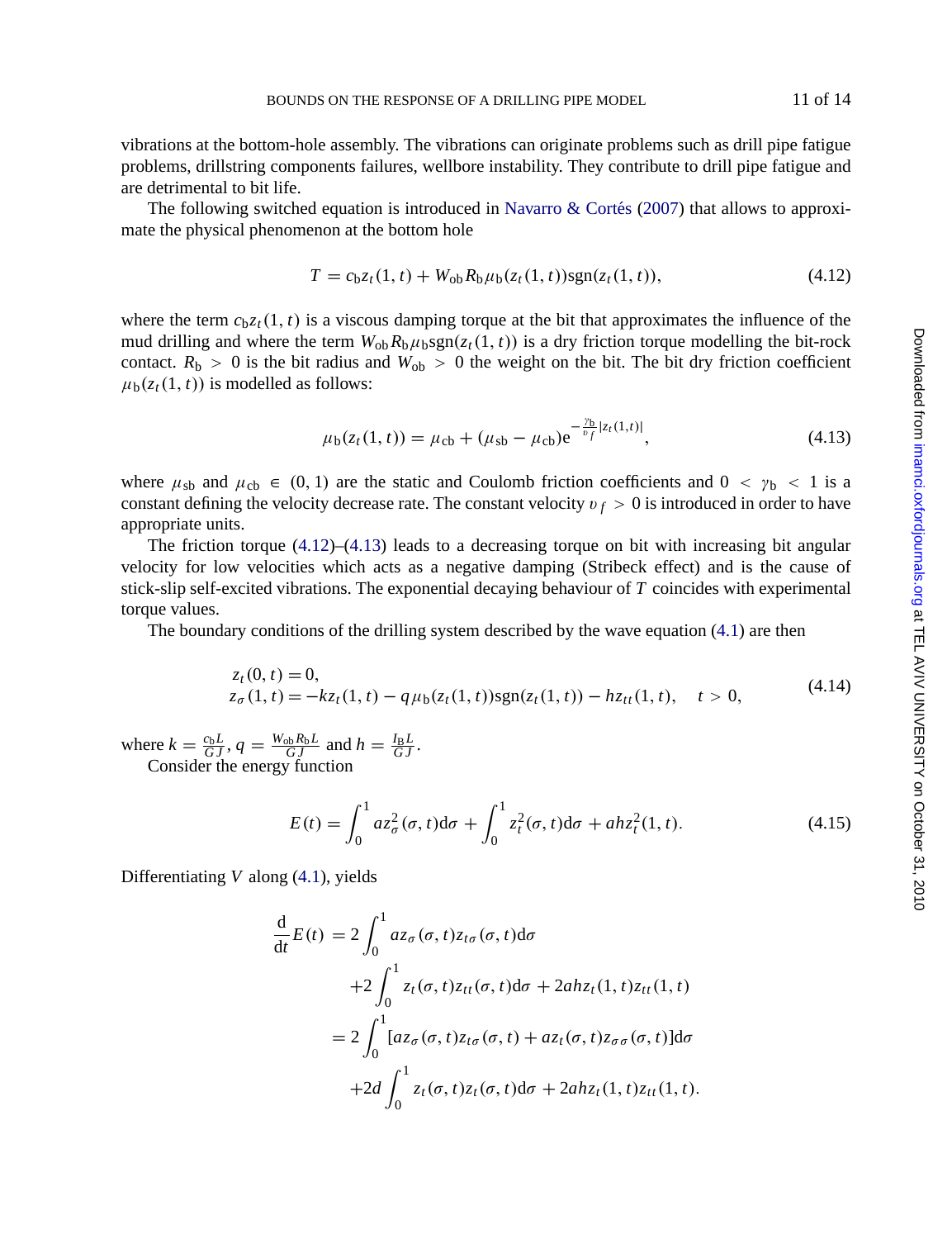Integrating by parts and substituting the boundary condition, (4.14) gives

$$
\int_0^1 z_t(\sigma, t) z_{\sigma\sigma}(\sigma, t) d\sigma = z_t(\sigma, t) z_{\sigma}(\sigma, t) |_{0}^1 - \int_0^1 z_{t\sigma}(\sigma, t) z_{\sigma}(\sigma, t) d\sigma
$$
  

$$
= z_t(1, t) (-kz_t(1, t) - q\mu_b(z_t(1, t)) \text{sgn}(z_t(1, t)) - hz_{tt}(1, t))
$$

$$
- \int_0^1 z_{t\sigma}(\sigma, t) z_{\sigma}(\sigma, t) d\sigma.
$$

Hence,

$$
\frac{d}{dt}E(t) = 2\int_0^1 a z_\sigma(\sigma, t) z_{t\sigma}(\sigma, t) d\sigma + 2az_t(1, t)(-kz_t(1, t) - q\mu_b(z_t(1, t))sgn(z_t(1, t))\n- h z_{t}(1, t)) - 2a \int_0^1 z_{t\sigma}(\sigma, t) z_\sigma(\sigma, t) d\sigma\n+2d \int_0^1 z_t(\sigma, t) z_t(\sigma, t) d\sigma + 2ah z_t(1, t) z_{t}(1, t).
$$

Since  $\mu_b(z_t(1, t))$ sgn $(z_t(1, t))z_t(1, t) = \mu_b(z_t(1, t))|z_t(1, t)|$  $(z_t(1, t))z_t(1, t) = \mu_b(z_t(1, t))|z_t(1, t)|$  $(z_t(1, t))z_t(1, t) = \mu_b(z_t(1, t))|z_t(1, t)|$ , we have

$$
\frac{d}{dt}E(t) = -2akz_t^2(1,t) - 2aq\mu_b(z_t(1,t))|z_t(1,t)| + 2d\int_0^1 z_t^2(\sigma,t)d\sigma.
$$

Taking into account that  $\mu_b(z_t(1, t)) > 0$  $\mu_b(z_t(1, t)) > 0$  $\mu_b(z_t(1, t)) > 0$  and that  $d \leq 0$ , we find that  $\frac{d}{dt}E(t) \leq -2akz_t^2(1, t) \leq 0$ . The non-growth of the energy of the drilling system (which reflects the oscillatory behaviour of the system) is established.

PROPOSITION 4.1 For all solutions of (4.1) under the switched boundary condition (4.14), the energy given by (4.15) does not grow.

## **5. Numerical results**

The numerical results presented below are for the parameter values given in Challamel (1999):

$$
G = 79.3 \times 10^{9} \text{ N/m}^{2}, \quad I = 0.095 \text{ kg} \cdot \text{m},
$$
  
\n
$$
T' = 3000 \text{ N} \cdot \text{m}, \quad J = 1.19 \times 10^{-5} \text{ m}^{4},
$$
  
\n
$$
L = 3145 \text{ m},
$$

and the case where the damping is neglected ( $\beta = 0$ ).

# 5.1 *A difference equation approach*

In this case,  $c_0 = -0.8185$ ,  $c_1 = 3.0011 \times 10^{-4}$ ,  $s = 0.9979$  and  $\lambda = -\ln(|c_0|) = 0.2002$ . Substituting these values into  $(3.13)$  and  $(3.14)$  yields

$$
|z_{\sigma}(1,t)| \leq 0.9979 e^{-0.2006t} [|\zeta_1(\xi/0.9979)| + 1.0021 |\dot{\zeta}(\xi/0.9979)|] + 0.0033\overline{w},
$$
  

$$
|z_t(1,t)| \leq e^{-0.2006t} [|\zeta_1(\xi/0.9979)| + 1.0021 |\dot{\zeta}(\xi/0.9979)|] + 0.0033\overline{w}.
$$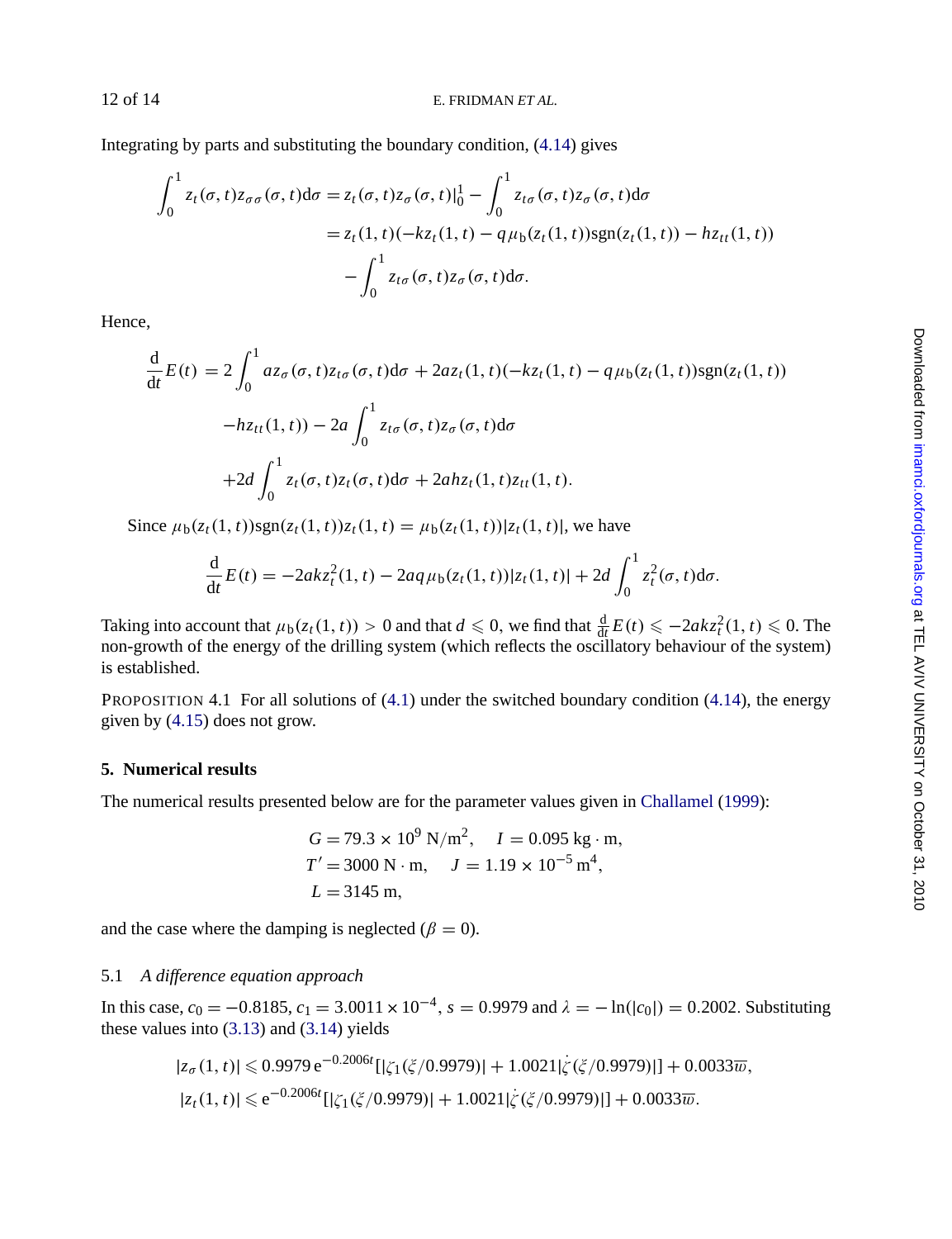#### <span id="page-12-0"></span>5.2 *A wave equation approach*

For the wave equation approach, the LMI conditions of Theorem 4.1 lead to the following pairs  $(\delta, b)$ .

| Case       |        | 2      | 3      | 4      | 5      |
|------------|--------|--------|--------|--------|--------|
| δ          | 0.08   | 0.06   | 0.04   | 0.01   | 0.0001 |
| h          | 3.2521 | 1.0707 | 1.2145 | 1.5221 | 1.7951 |
| $\alpha_1$ | 5.0009 | 1.0934 | 1.2657 | 1.6273 | 1.9328 |
| $\alpha$   | 5.9854 | 1.3019 | 1.5074 | 1.9383 | 2.3023 |

For  $\delta = 0.04$  and initial conditions  $z_{\sigma}(\sigma, t_0) = \zeta$ ,  $z_t(\sigma, t_0) = \zeta_1(\sigma)$ , the expression (4.7) in Theorem 4.1 provides the following ultimate boundedness condition:

$$
\int_0^1 [z_\sigma^2(\sigma, t) + z_t^2(\sigma, t)] d\sigma \leq 1.1909 e^{-0.08t} \int_0^1 [\zeta_1^2(\sigma) + \dot{\zeta}^2(\sigma)] d\sigma + 11.9944 \overline{w}^2.
$$

The wave equation approach also provides an ultimate bound when the damping  $\beta$  is not negligible. For  $\beta = 0.1$  N ⋅ s, it is

$$
\int_0^1 [z_\sigma^2(\sigma, t) + z_t^2(\sigma, t)] d\sigma \leq 1.1854 e^{-0.08t} \int_0^1 [\zeta_1^2(\sigma) + \dot{\zeta}^2(\sigma)] d\sigma + 18.8654 \overline{w}^2.
$$

It appears that the two approaches complete each other: the difference equation approach leads to an ultimate bound for the main variable of interest, the angular velocity at the drill bottom  $z_t(1, t)$ , while the wave equation model provides an ultimate bound for the measure  $\int_0^1 [z_\sigma^2(\sigma, t) + z_t^2(\sigma, t)]d\sigma$  of the distributed behaviour nature of the system.

## **6. Concluding remarks**

Ultimate bounds for a distributed drill pipe model are obtained through an analysis based on a difference equation model and on a wave equation description. Note that the estimate for the difference equation is obtained via direct computations while the estimate for the wave equation is achieved through direct Lyapunov method that usually involves some conservatism. It should be pointed out that the wave equation approach addresses a more general case where the damping is not neglected.

# **Funding**

Israel Science Foundation (754/10); Kamea Fund of Israel.

# **REFERENCES**

CHALLAMEL, N. (1999) *Etude de stabilit ´ e d'une structure de forage ´ a partir du processus de destruction de la ´ roche. Ph.D. Thesis*. Ecole Nationale Suprieure des Mines de Paris, France.

CHALLAMEL, N. (2000) Rock destruction effect on the stability of a drilling structure. *J. Sound Vib.*, **233**, 235–254.

FLIESS, M., MOUNIER, H., ROUCHON, P. & RUDOLPH, J. (1995) Controllability and motion planning for linear delay systems with an application to a flexible rod. *Proceedings of the 34th IEEE Conference on Decision and Control*, December 13–15, New Orleans, LA, vol. 2, pp. 2046–2051.